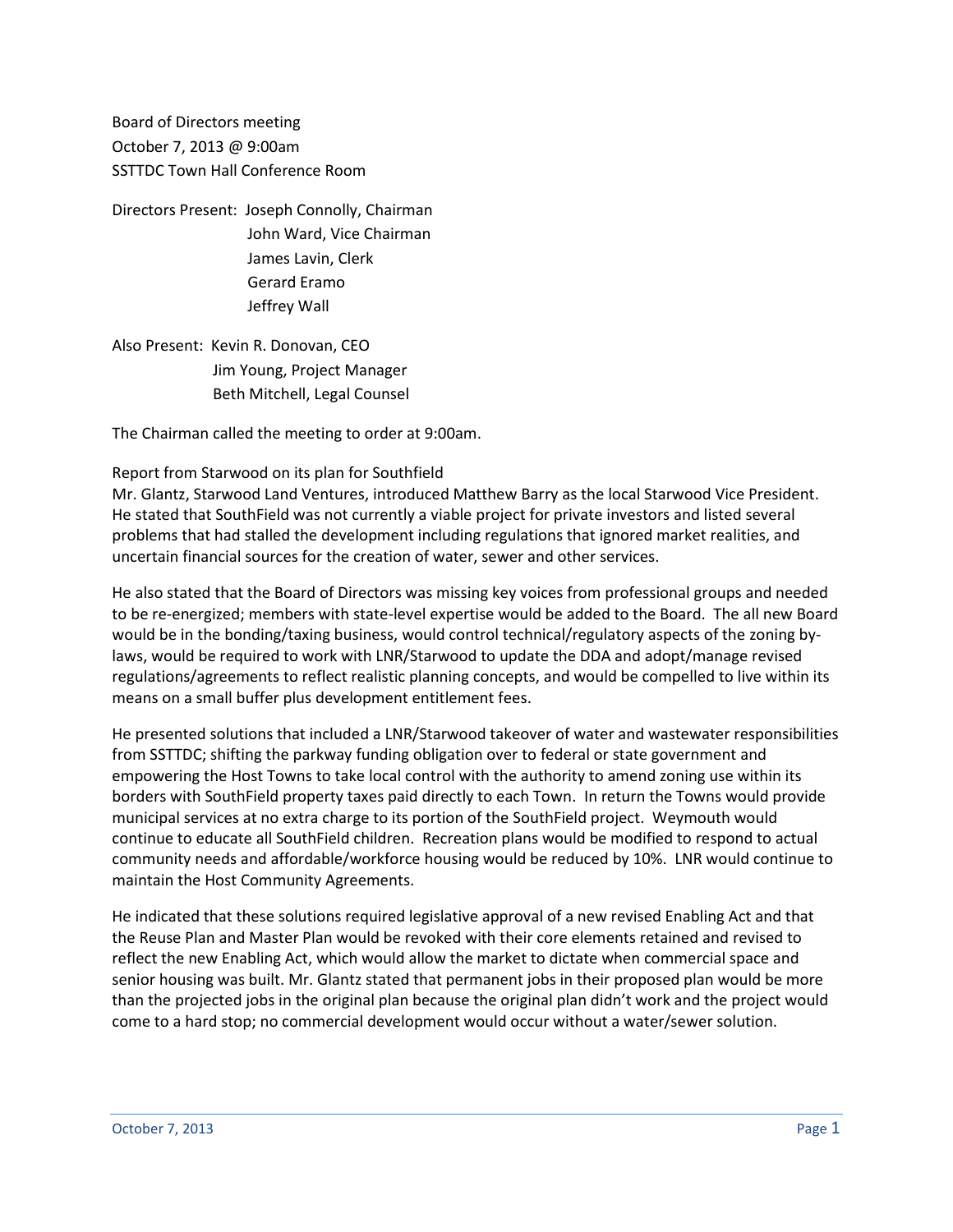Mr. Ward was informed that LNR/Starwood would draft an amended and restated enabling act to be circulated to SSTTDC and the Towns for feedback, then submitted to the state for approval (bypassing the town meeting process).

Mr. Lavin was informed that "Home Rule" applied to the land within the borders of each Town being controlled by each Town for zoning, building permits, inspections and development plan changes. The Town would provide all municipal services within their borders. Mr. Lavin stated that in the real estate business market conditions did cause changes to plans.

Mr. Wall was informed that LNR/Starwood planned to sell 27 residential lots on Snowbird, 108 residential units in Winter Woods; 200 condo units (non-rental) in the transit village, and that Rte. 18 traffic made commercial development a tough sell for SouthField. Mr. Wall voiced concern on how the process would work for Police and Fire Department contracts; that Weymouth would be on the hook for the entire cost of educating SouthField students with no end in sight; that commercial development was the backbone of the plan, and that right now the burden was squarely on the Town of Weymouth. He asked if SSTTDC would be allowed to participate in drafting the legislation prior to sending it to the 3 Towns and was told that LNR/Starwood would author the initial document and SSTTDC would be able to make comments.

Mr. Eramo stated Starwood should have made a good faith effort to come to the Board to start working on changes to the plan and inquired why they didn't. He was informed that Mr. Glantz appreciated the efforts of the Board but the structure of Tri-Town was not a formula for investment and not an atmosphere for LNR/Starwood to move forward with a \$100M investment.

Mr. Glantz stated that changes needed to happen, that the Three Towns would have a voice; that he was working closely with the Mayor's staff to present economic figures to Town Council that would show the numbers were consistent and that Weymouth would immediately and over time reap an actual benefit. Mr. Wall requested that those economic figures be provided to him and to Mr. Connolly as soon as possible.

Mayor Kay, Weymouth, was informed that LNR/Starwood planned to fund all the capital for on-site infrastructure development, and that a permanent water source could involve the Weymouth water system. LNR/Starwood would create an on-site utility district with a wastewater treatment plant that Weymouth would eventually own, operate and maintain. Southfield homeowners would pay Weymouth's residential rate for water.

Mr. Kimball, Rockland Board of Selectmen, invited Mr. Glantz to a Board meeting on Oct. 21<sup>st</sup> for a more in depth explanation of the plan. Mr. Glantz accepted, and informed Mr. Kimball that the legislative changes would be ready for review at the end of October.

Ms. Hackett, Weymouth Town Counsel, was informed that changes to density or style of residential units would be approved by Weymouth; Weymouth Town Council would be in a position to control what happened in Weymouth. Mr. Glantz stated specific changes would not be discussed until the Enabling Act was changed.

Mr. Burke, Weymouth Town Counsel, was informed that the SouthField residents duly formed a group that was recognized by the State, and that the group would nominate two members to serve on the SSTTDC Board of Directors and submit to the State for approval.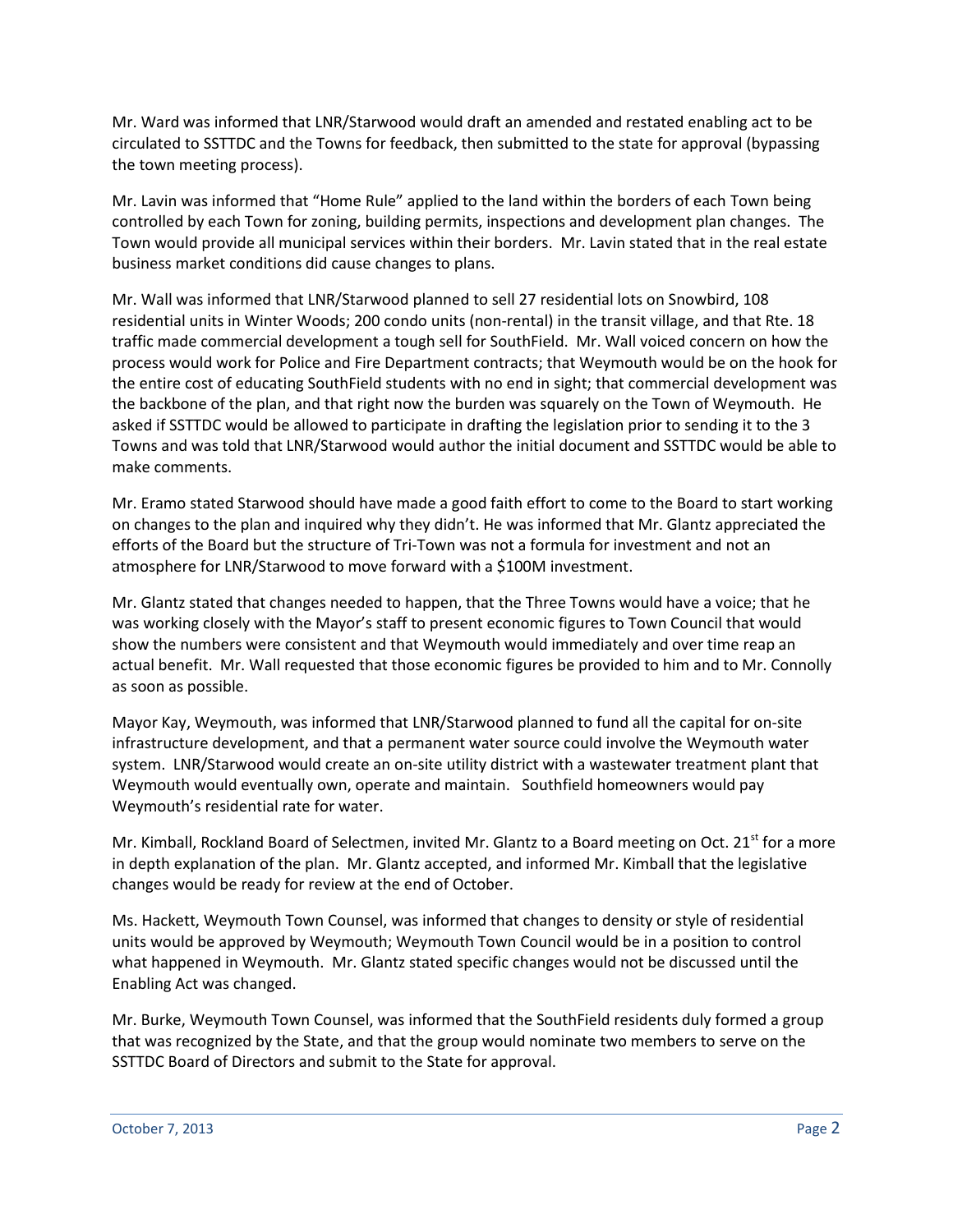Mr. Conlon, Weymouth Town Council, invited the officials of Abington and Rockland to attend LNR/Starwood's presentation to Weymouth Town Council. He stated that every time fire equipment went to SouthField other parts of Weymouth were not covered; a survey done by fire experts indicated the Base needed a fire station with an engine and 20 men. He asked if LNR/Starwood planned to pay for the station and staffing, and was informed that it was customary for developers to pay their own way by donating land and paying fire safety fees as a result of increased development.

Mr. LaFond, Abington Town Manager, indicated he was confused by LNR/Starwood's intent to usurp the organization in place rather than work with them, when the path of least resistance would be to engage their help to make the needed changes; it seemed like a diplomatic hostile takeover.

Mr. Shea, Abington, stated the changes should go to the Three Towns for approval so that the Towns are not at the developer's mercy, and was informed that the new Enabling Act proposed that control goes back to home rule in each town and that it would be submitted to the Three Towns for review in a month, and voted upon by legislature in late winter/early spring.

Ms. Parsons, Rockland, stated that LNR had done nothing in the past 6 years about a water source. She also found it odd that SouthField residents would have their own representation on the Board when they already had Weymouth representatives.

Ms. Gillen, Weymouth, stated Mr. Glantz was not being consistent acknowledging SouthField residents as Weymouth residents and also as their own entity with special voting rights; he was picking and choosing what was convenient for LNR/Starwood. Mr. Glantz stated he was only trying to create normalization for SouthField residents to be treated equally for use of Weymouth municipal services.

Mr. Koplovsky, Hingham, was informed that Starwood purchased LNR Property Corporation for \$1.05B, one of the asset components was Southfield, and that LNR/Starwood was trying to take something that was stalled and move it forward. Mr. Koplovsky suggested that they revise the DDA to suit their purposes rather than change the legislature and was told that the Board of Directors needed professional knowledge and that LNR/Starwood was looking to change things in a way where SSTTDC had a different and limited role.

Mr. Rochman, SouthField resident, stated he was happy to pay his taxes to Weymouth and inquired if the tax surcharge for SSTTDC would be 5%. Mr. Glantz stated no commercial business would be attracted here with a 5% surcharge and that SSTTDC would receive a small overhead (\$0.3-0.5 mills) plus income from development entitlement fees.

Mr. Welch, Weymouth, stated the location of the sewage treatment plant near Abington/Weymouth border was not good for his neighborhood and they (not just Abington) should have a say where it's located.

The Chairman called for a 10 minute break at 11:05am.

Mr. Lavin departed the meeting.

The Board reconvened at 11:15am.

Board Measure 13-033

**VOTED: Motion of John Ward, seconded by Gerard Eramo, that the Board of Directors authorize the Chief Executive Officer to send the proposal as submitted by LNR South Shore LLC, aka Starwood, to the Mayor and Town Council of Weymouth, the Rockland Board of Selectmen, the Abington Board of**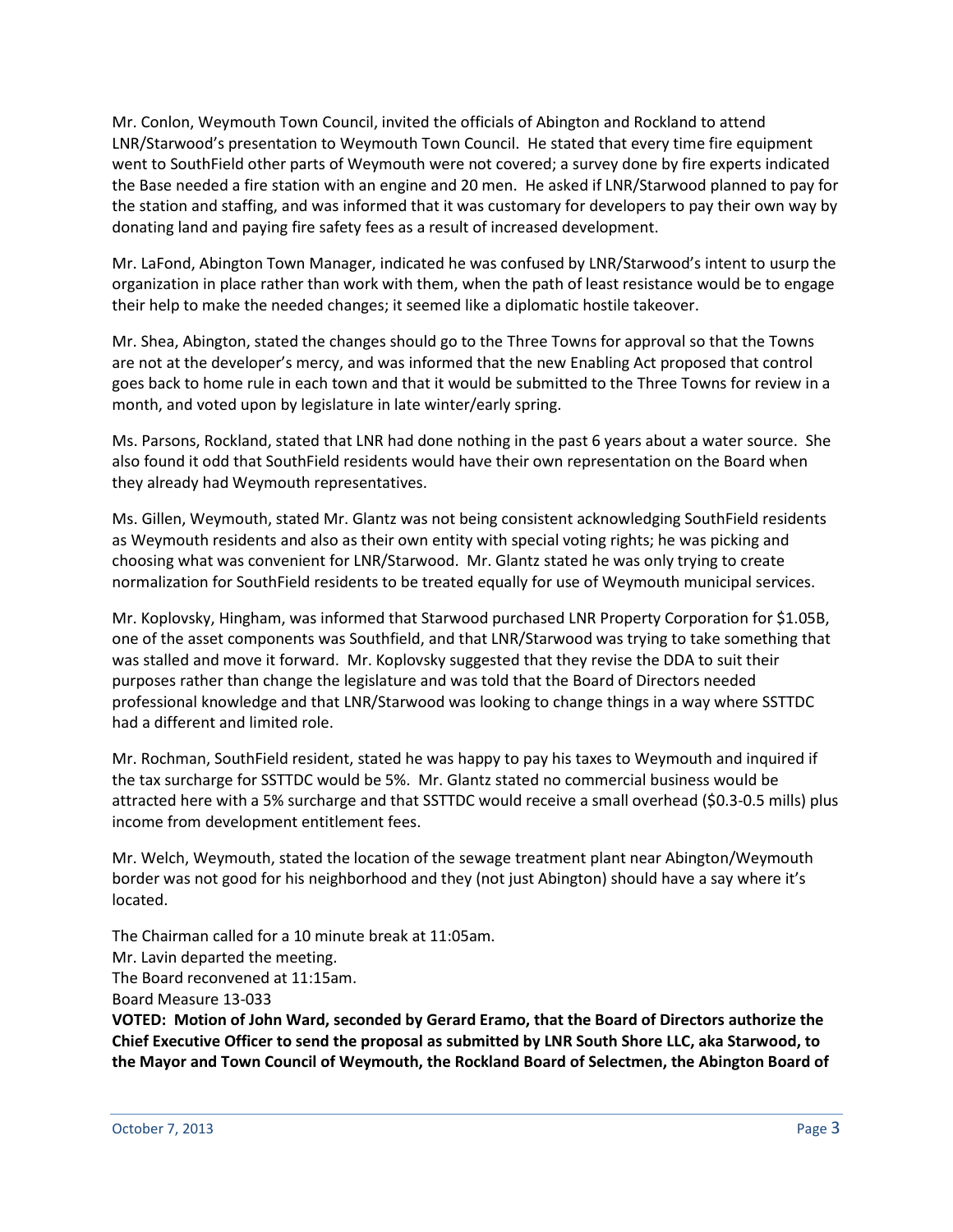**Selectmen, the SSTTDC Advisory Board, the State Executive Office for Administration and Finance and the United State Navy for its advice and consent and to take any other action to gauge input prior to the Board of Directors taking any action on the same Unanimous 4-0 vote**

# Applicable Subdivision Board

Mr. Young noted the  $8<sup>th</sup>$  revision to the Phase 1A Definitive Subdivision Plan supported the Corcoran project by allowing a 350 ft. extension of Snow Bird Avenue, connecting Memorial Grove Avenue and Trotter Road; the work was consistent with the Subdivision Rules and Regulations and the Phase 1A Development Plan.

Mr. Wall was informed that the Certificate of Action would require a performance bond to complete all the associated work in order to release a lot from the  $8<sup>th</sup>$  Revision Covenant.

Board Measure 13-036

**VOTED: Motion of John Ward, seconded by Jeffrey Wall, to approve with conditions, the Revised Phase 1A Definitive Subdivision Plans dated September 10, 2013 submitted by LNR South Shore, LLC All conditions of the approval shall be as noted in the Certificate of Action Unanimous 4-0 vote**

### Financials

FY13 Unpaid Bill – Board Measure 13-032

The CEO noted the invoice was a 4<sup>th</sup> quarter payment to MUNIS, credits were applied on Sept.  $10^{th}$ , the balance after the credits was \$2,141.

**VOTED: Motion of Jeffrey Wall, seconded by Gerard Eramo that the Board of Directors authorizes the transfer of the sum of \$2,141.000 from the Reserve Fund (Program 132 Balance = \$34,758.70) to line item 11336730.578107 for the purpose of paying the following FY2013 unpaid bill: MUNIS/Tyler Technologies in the amount of \$1,242.00 and that the Accountant with the assent of the Chief Executive Officer is authorized to pay such bills in such amounts as they deem appropriate but not to exceed the total amount stated above**

**Unanimous 4-0 vote**

Stabilization Fund Expenditure - Board Measure 13-038

The CEO noted that engineering services were required by a MaDEP Enforcement Order for a replacement structure for the TACAN Outfall Ditch Weir at a cost of \$22,500.

**VOTED: Jeffrey Wall, seconded by Gerard Eramo, that the Board of Directors appropriates the sum of \$22,500 from the Stabilization Account for the purpose of paying for the engineering services required by an Enforcement Order dated September 17, 2013 Unanimous 4-0 vote**

FY14 Abington Police Services Agreement – Board Measure 13-034

The CEO noted in the unlikely event that Abington assistance was needed by Weymouth or Rockland on the Base, the services agreement gave Abington Police authority for directed patrols and emergency response.

**VOTED: Motion of John Ward, seconded by Jeffrey Wall, to approve the Abington Police Services Agreement as presented by the CEO on Oct. 7, 2013 Unanimous 4-0 vote**